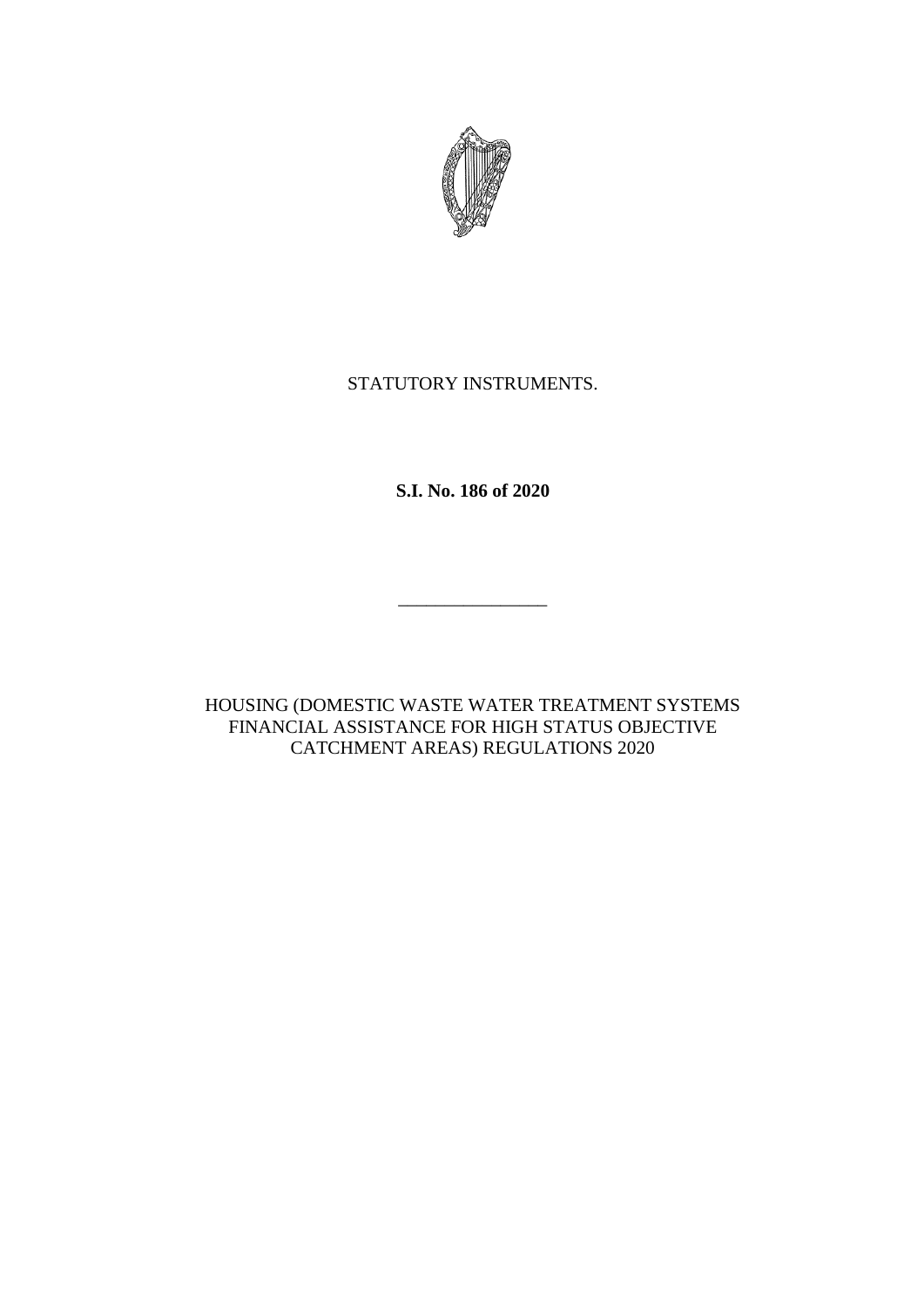# S.I. No. 186 of 2020

# HOUSING (DOMESTIC WASTE WATER TREATMENT SYSTEMS FINANCIAL ASSISTANCE FOR HIGH STATUS OBJECTIVE CATCHMENT AREAS) REGULATIONS 2020

I, EOGHAN MURPHY, Minister for Housing, Planning and Local Government, in exercise of the powers conferred on me by Section 6 of the Housing Miscellaneous Provisions Act 1979 (No. 27 of 1979) as amended, hereby make the following Regulations:

## *Citation*

1. These Regulations may be cited as the Domestic Waste Water Treatment Systems (Financial Assistance for High Status Objective Catchment Areas) Regulations 2020.

### *Interpretation*

2. In these Regulations—

"approved cost" in relation to remediation, repair or upgrading works to a domestic waste water treatment system, or the replacement of such system, means the cost estimated by the housing authority to be the reasonable cost of carrying out the works or the replacement, or the actual cost of carrying out the works or the replacement, whichever is the lesser;

"domestic waste water" means domestic waste water within the meaning of the Water Services Act;

"River Basin Management Plan for Ireland 2018-2021" means the plan made in 2018 under Regulation 13 of the European Communities (Water Policy) Regulations 2003, as amended by the European Union (Water Policy) Regulations 2014;

"Water Services Act" means the Water Services Act 2007 (No. 30 of 2007) as amended.

*Financial assistance towards remediation, repair, upgrading or replacement of domestic waste water treatment systems*

3. (1) A housing authority may pay a grant to a person for the carrying out of remediation, repair or upgrading works to, or replacement of, a domestic waste water treatment system where, in the opinion of the housing authority, the system:

*Notice of the making of this Statutory Instrument was published in "Iris Oifigiúil" of* 29*th May,* 2020*.*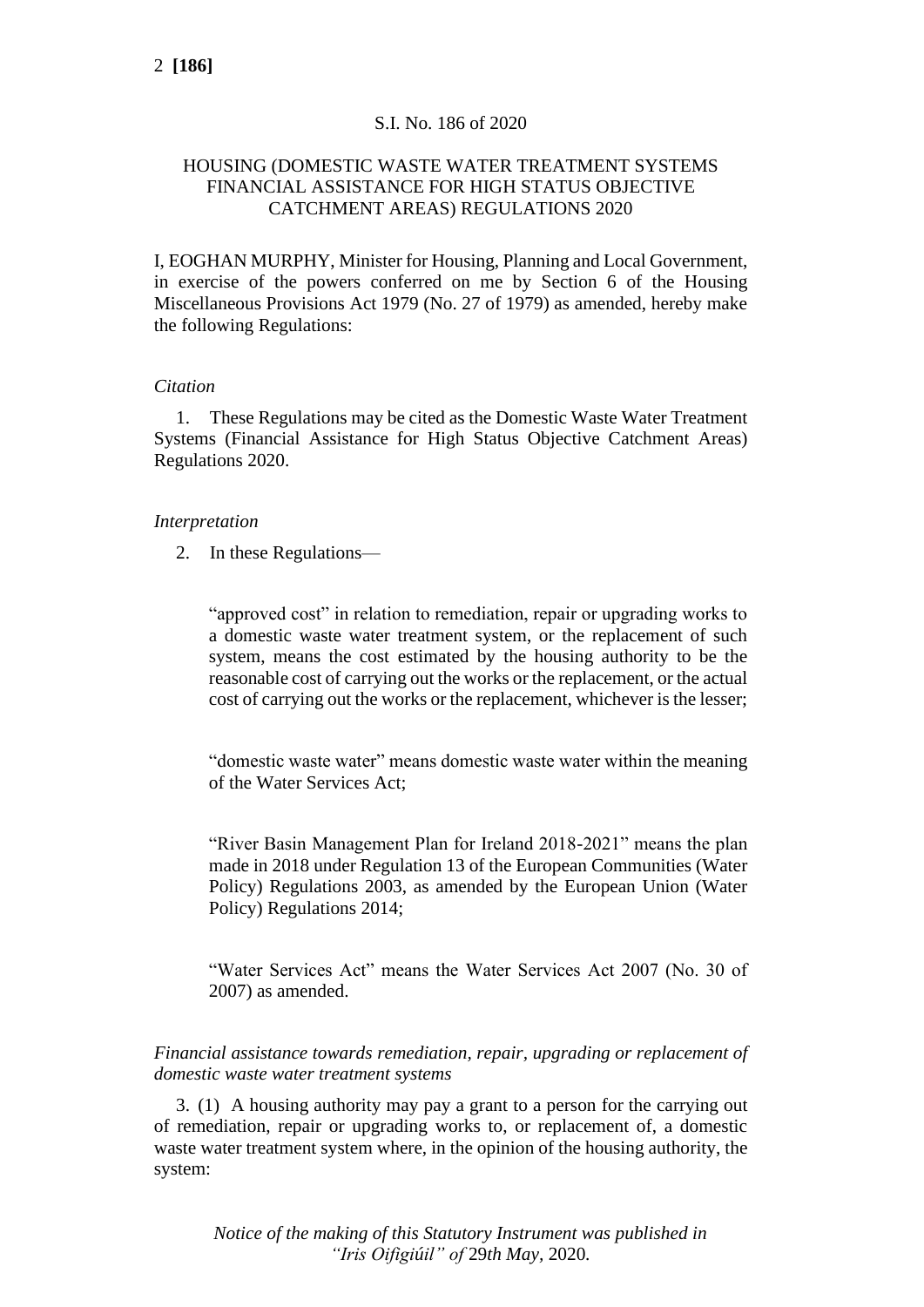- (*a*) is causing, or may cause, a threat to the environment,
- (*b*) is of need of remediation, repair, upgrading or replacement, and
- (*c*) serves a house, which is situated in a catchment area identified as a High Status Objective Catchment Area, in accordance with the River Basin Management Plan 2018-2021.

(2) A grant under these Regulations shall not exceed 85% of the approved cost subject a maximum grant of  $\epsilon$ 5,000.

(3) A grant under these Regulations shall not be paid where the total cost is less than €750.

- (4) A grant under these Regulations shall not be paid where-
	- (*a*) the owner of the domestic waste water treatment system had not, by the prescribed date of 1 February 2013, applied to have the treatment system entered in the register of domestic waste water treatment systems maintained in accordance with Section 70B(2) of the Act, or
	- (*b*) the owner of a domestic waste water treatment system, constructed or installed after 1 February 2013, has not applied to have the treatment system entered in the register of such systems maintained in accordance with Regulation 3 of the Domestic Waste Water Treatment Systems (Registration) (Amendment) Regulations 2013 (No. 180 of 2013).

(5) Where a grant is paid under these Regulations, the Minister shall make, to the housing authority, a contribution of 100% of the grant paid.

(6) The Minister may from time to time issue guidelines to housing authorities in relation to the operation of the grant scheme, including the identification of a house within a High Status Objective Catchment Area.

#### *Non Qualifying Works*

4. A grant under these Regulations shall not be paid towards the costs of maintaining, servicing or de-sludging a domestic waste water treatment system.

### *Further Conditions*

5. A grant under Regulation 3 of these Regulations shall not be paid unless—

- (*a*) the house concerned is occupied by the applicant as his or her normal place of residence;
- (*b*) the application relates to a domestic waste water treatment system which serves a house;
- (*c*) an application for payment is accompanied by an original receipt for the total amount paid which shall include an itemised list of the works carried out and the costs associated with each item;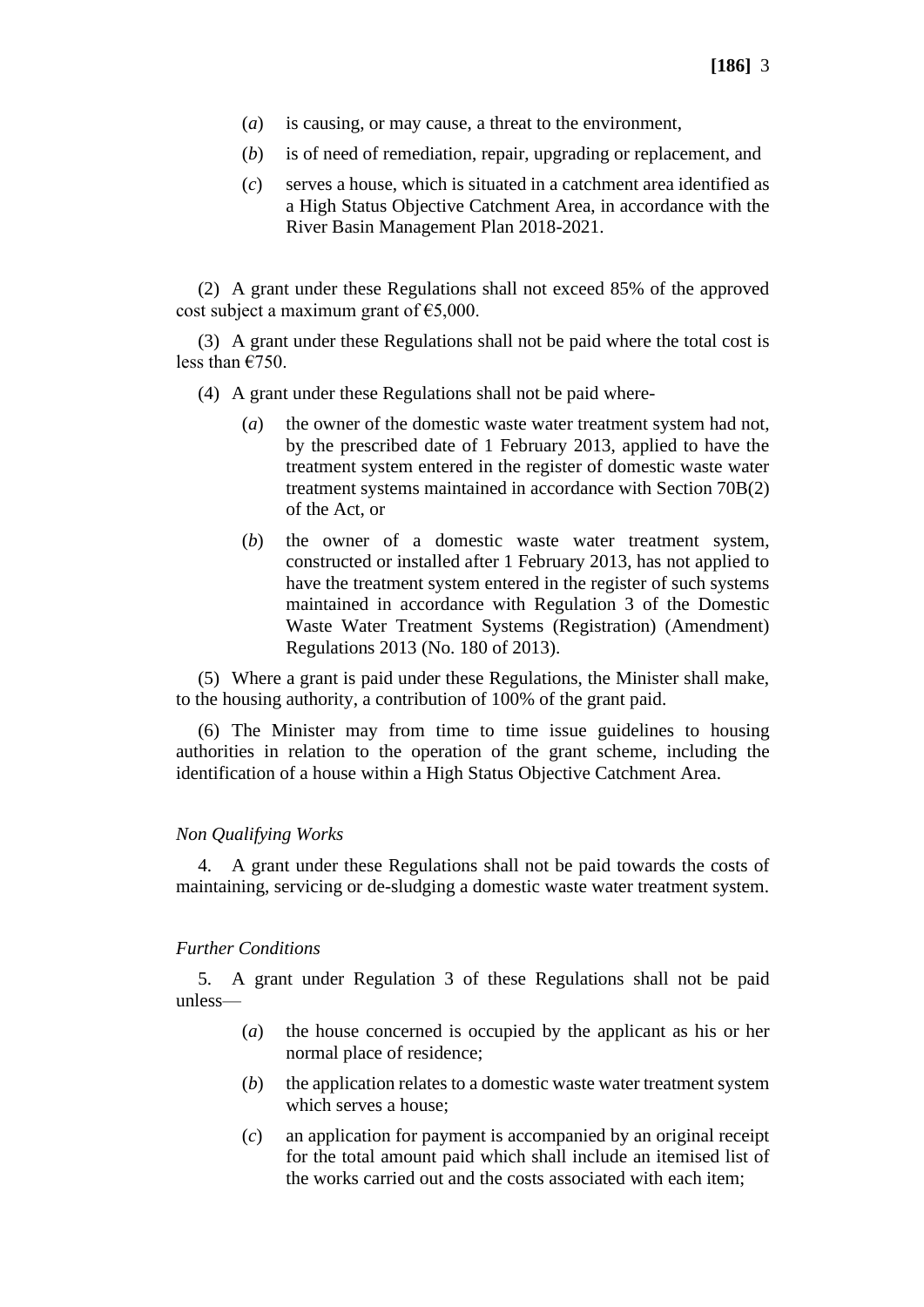# 4 **[186]**

(*d*) in respect of the contractor carrying out the works or, where there is more than one such contractor, in respect of each contractor, the housing authority is furnished with a copy of a current tax clearance certificate issued to the contractor by the Revenue Commissioners.



GIVEN under my Official Seal, 27 May, 2020.

EOGHAN MURPHY, Minister for Housing, Planning and Local Government.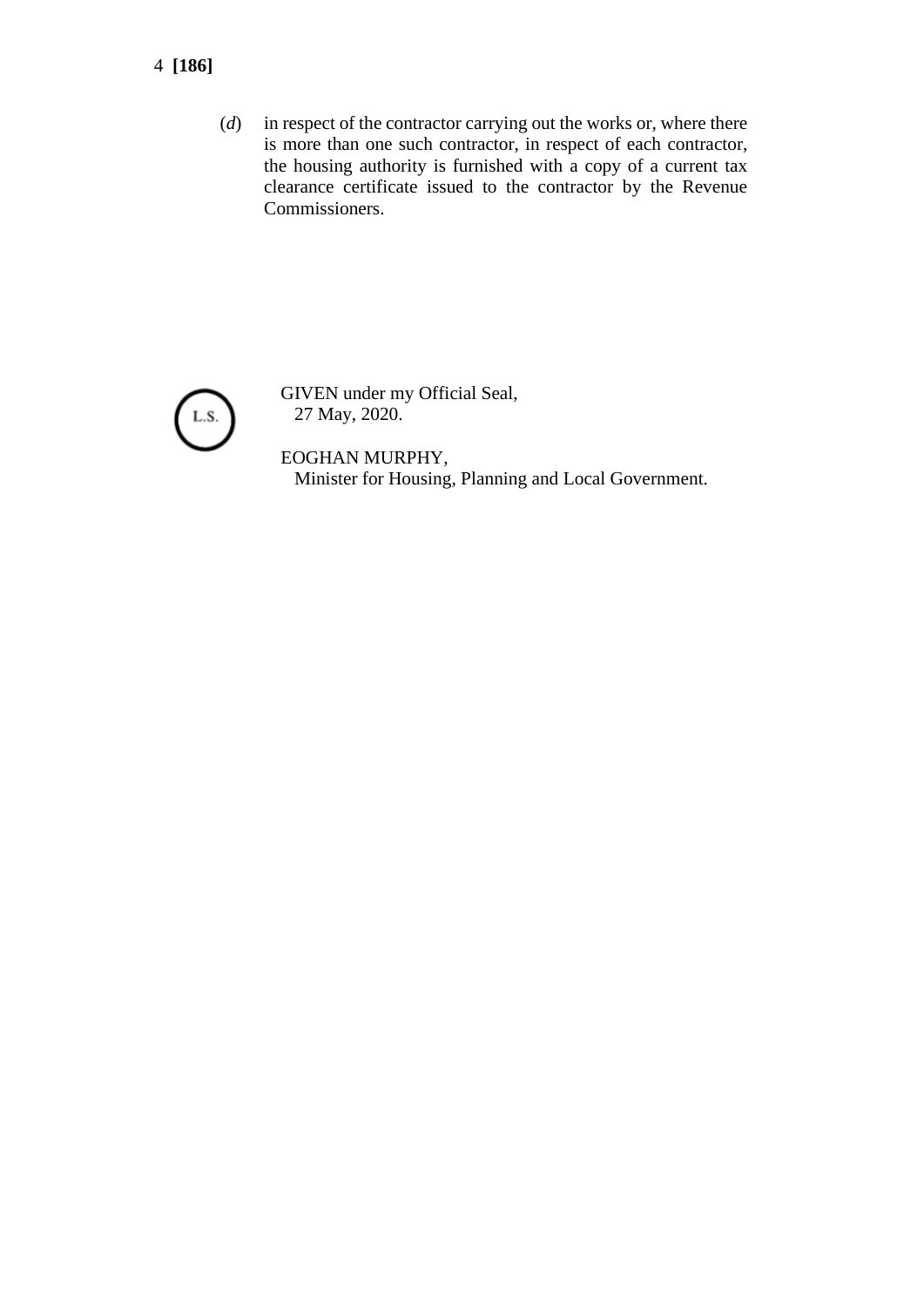#### EXPLANATORY NOTE

## (*This note is not part of the instrument and does not purport to be a legal interpretation*.)

The purpose for which these Regulations are made is to provide for a scheme of financial assistance for the carrying out of remediation, repair or upgrading works to, or replacement of, a domestic waste water treatment system which serves a house, in a High Status Objective Catchment Area that requires remediation, repair, upgrading or replacement arising from the implementation of the River Basin Management Plan for Ireland 2018-2021.